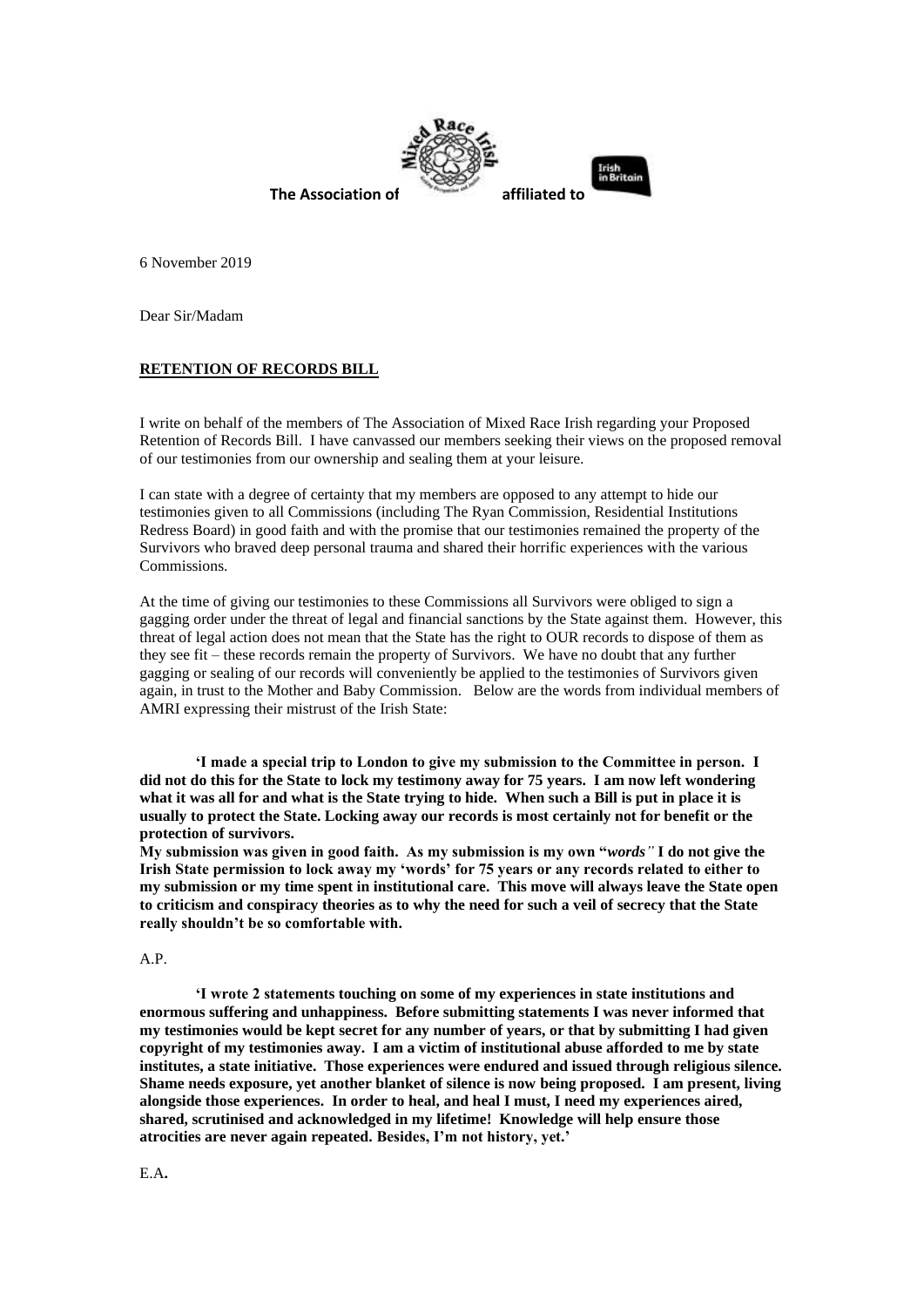**'Why take testimonies if they are to be locked away forever, who does it serve? Our histories are to be sealed. Who decided they have the copyrights to our own testimonies. It appears we were used for some unknown purpose.'**

### D.K.

**'I completely disagree with their plans, it's our property. Maybe they have written their own version and don't want it scrutinised in case we would challenge their version. I strongly suggest they listen to our points of view**.'

## J.H.

**'I appeared before the Ryan Commission to Enquire, it was a deeply traumatic experience however, at no point was I ever informed that my testimony, my pain was the property of the Irish State; you were the cause of it – my story remains my story, my property – not yours to dispose of at your whim'.**

#### Anonymous

### Truth and Reconciliation

I am a member of the Department of Children and Youth Affairs Collaborative Forum. One of the goals of the Forum is to establish priorities for inclusion within a Transformative Truth and Justice initiative – a first for the Irish State. It is patiently obvious that first there must be a history that is acknowledged for this type initiative to even have a chance of succeeding. To remove the Survivor Testimonies and seal them for 75 years is a massive Human Rights Abuse and Ireland has a lot of gendered Human Rights Abuses within its short 100-year nation state history since 1922.

This year, the Collaborative Forum produced a 90 page report to the Minister of Children and Youth Affairs with some 30 recommendations delivered to the Irish Cabinet. There are two key recommendations that would be undeliverable should the Irish State proceed to steal the testimonies of the Survivor community; make no mistake – the Irish State is attempting the theft of the thousands of testimonies of living Survivors.

- 1. A national monument to the Survivors of Ireland's Institutions
- 2. Survivor history to be taught at Secondary School level

Anybody can understand that sealing the testimonies of all Survivors for 75 years makes these two recommendations null and void – History cannot be taught when that history is removed from the national narrative. Monuments cannot be erected outside a context.

Both the Department of Education and Department of Children and Youth Affairs are working at cross purposes and this undermines the trust of the entire Survivor community in any Irish Government.

Our mixed-race Irish stories of pain have already been whitewashed from Survivor narrative. In 2014 we gave evidence before the Justice, Defence and Equality Committee. One of our most important asks was:

'We ask members of the Justice, Defence and Equality Committee to ensure to the extent possible that all records pertaining to our childhood in State Institutions (including third party correspondence) be made available to us, to include, fostering, adoption, and medical files and that the Committee appoints an Officer with the necessary authority to oversee this'.

Should the Retention of Records Bill be legislated into Irish law, it will set a precedent to deny the mixed-race Irish community all rights to our own histories, our